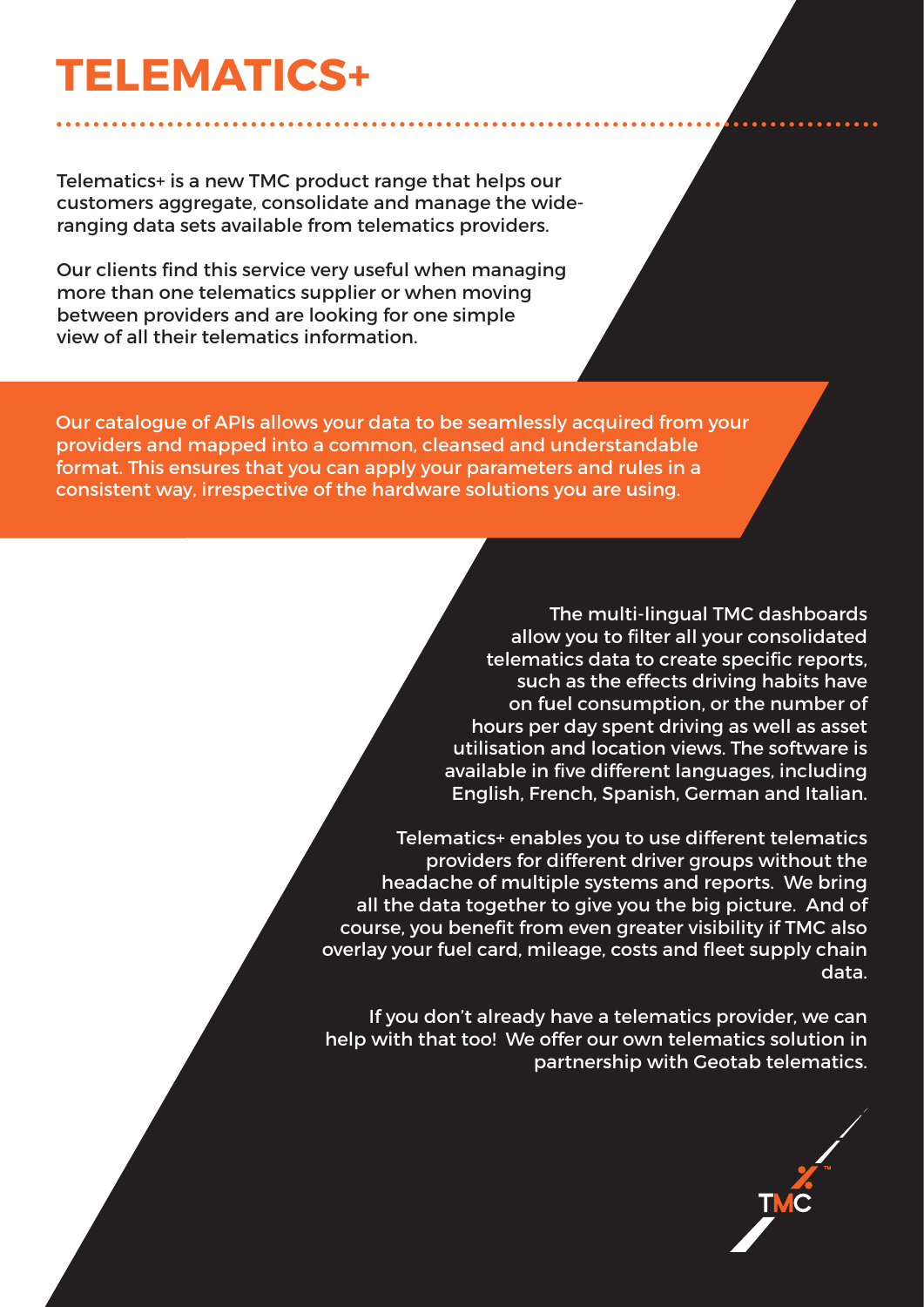## **TMC Telematics, powered by GeoTab**

### **We offer two telematics solutions to cater for different driver types.**

#### **COMPANY CAR DRIVERS – A SIMPLE SELF-INSTALL FLEXIBLE DEVICE**

The first solution is suitable for employees who do private mileage in company vehicles or who use their own vehicle for business and want to be in control of their own data. TMC provides Geotab's compact and durable device, which plugs directly into the vehicle's OBD port. Employees can easily install and remove the device, with no specialist tools or professional installation required. Employees remain in control of their own data and they can delete all the private trips before submitting their claims to TMC or if the employee wishes, they can simply remove the device for their private trips.

Once in place, the device starts recording as soon as the driver begins driving. You'll get rich, accurate data on trip distances, times and events and much more.

Should drivers forget to include a particular trip within the tracking process or use another vehicle, they can record their business journey through our mileage app (available on iOS, Android and Windows versions) or web portal at a later stage. They can also amend business and private trips manually before they submit their final log (or claim) to the business.

#### **COMMERCIAL FLEETS – HARDWIRED INSTALLATION**

For commercial vehicles and job need-fleet, a hard-wired device is fitted and remains in place to track the vehicle at all times. TMC will arrange the fitment and any subsequent removal/reinstall according to your needs.

Risk and safety scores are assigned to each driver based on a series of factors including seat belt usage, speed, braking, acceleration, after hours usage and degree of corner turn.

These unique driver safety scores allow you to identify areas in which your employees are driving safely, and areas that require improvement.

You can also set up in-vehicle driver feedback and coaching.

The device also reports dangerous driving behaviours, provides instant accident notification and flags any issues with the health of the vehicles – including service requirements and vehicle faults.